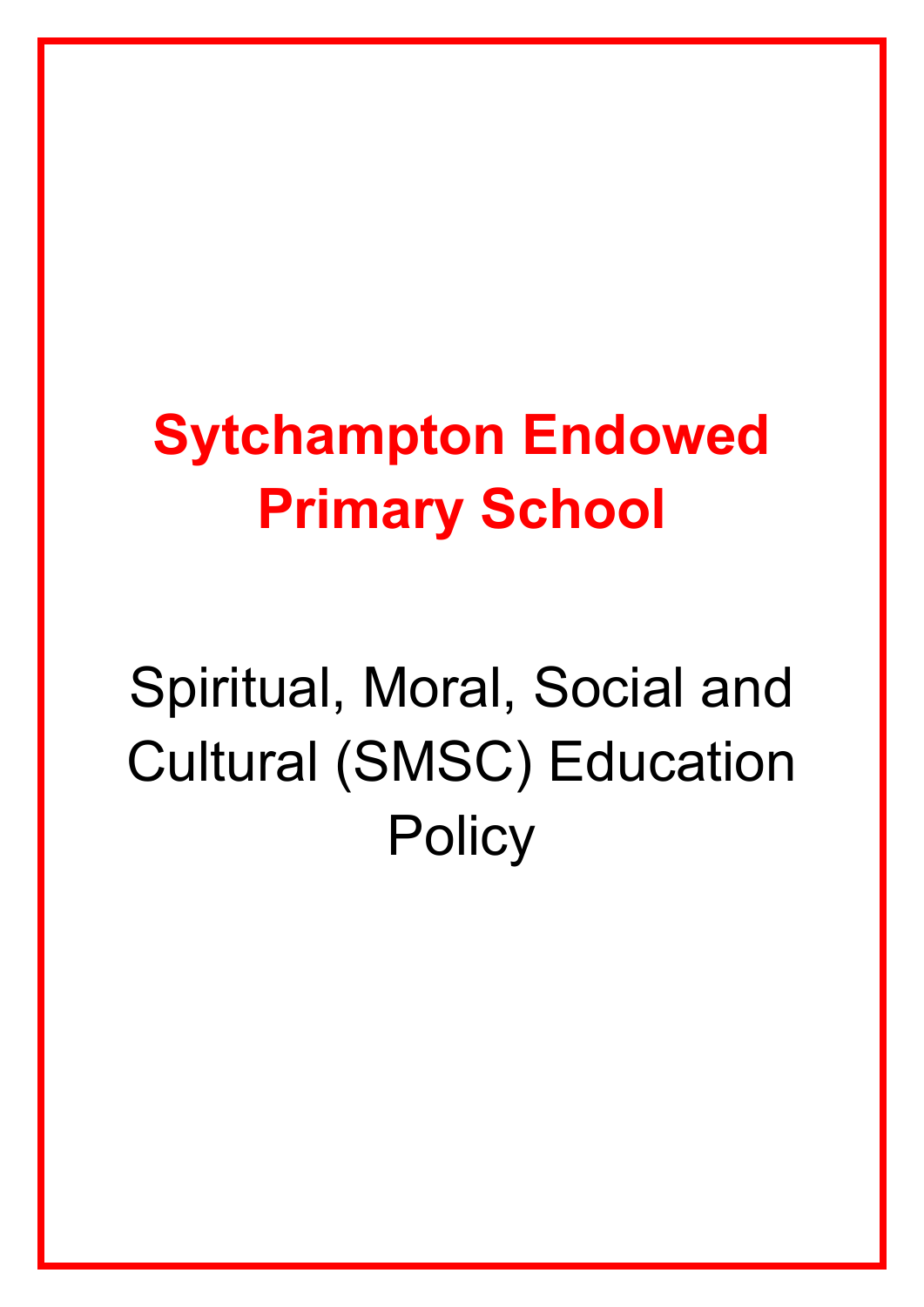# **Contents:**

[Statement of intent](#page-2-0)

- 1. [Legal framework](#page-3-0)
- 2. [Guiding principles](#page-3-1)
- 3. [Cross-curriculum teaching and learning](#page-4-0)
- 4. [Community links](#page-7-0)
- 5. [SMSC matrix](#page-7-1)
- 6. [Promoting fundamental British values](#page-7-2)
- 7. [Monitoring and evaluation](#page-9-0)

#### **Appendices**

Appendix 1 – [SMSC Matrix](#page-10-0) Curriculum Appendix 2 – SMSC Matrix Whole School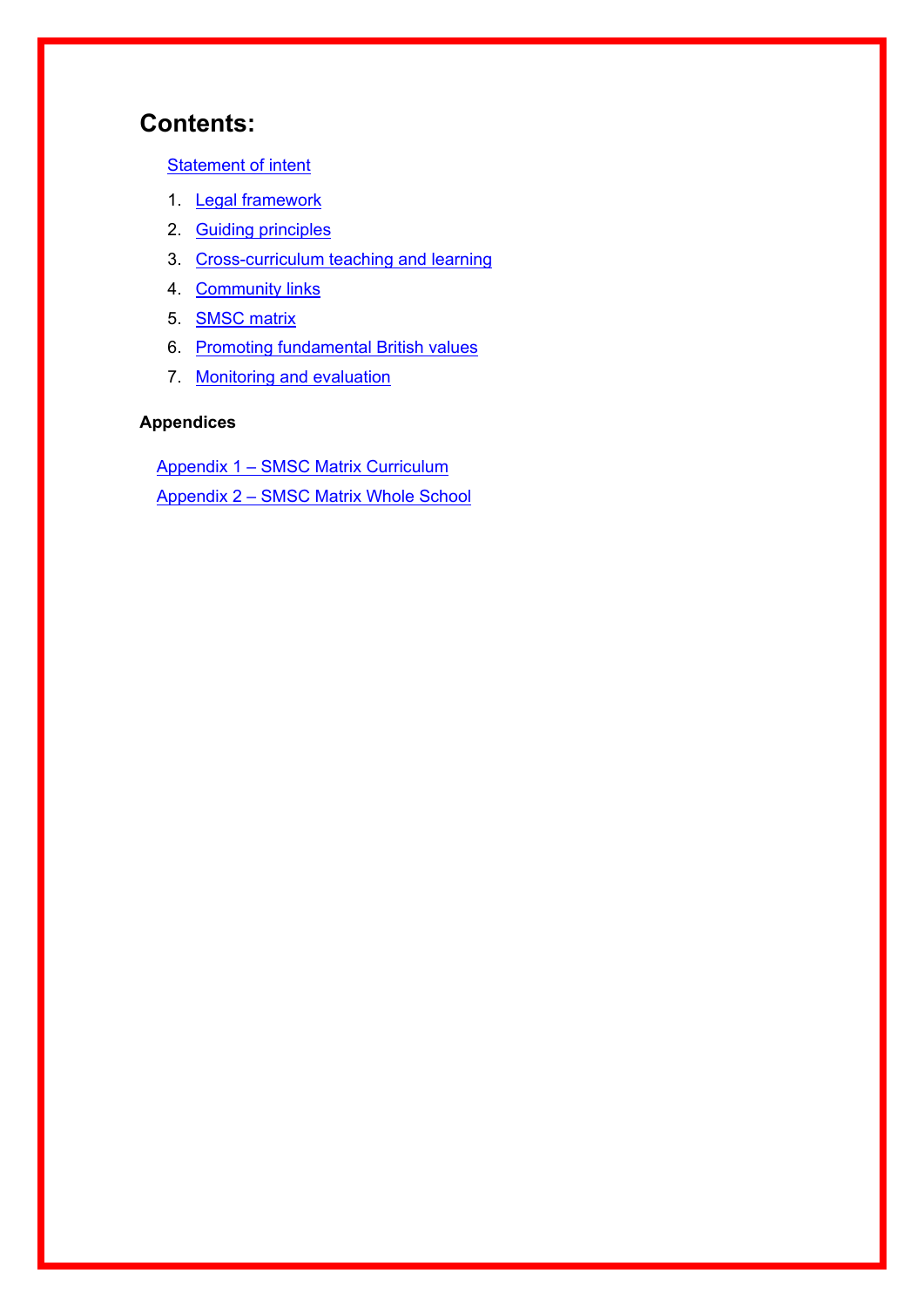# <span id="page-2-0"></span>**Statement of intent**

At Sytchampton Endowed Primary School, the pupils and their learning are at the very heart of every decision we make. This policy reflects our diverse mix of pupils and does not discriminate against any protected characteristics.

Through this policy, we will help pupils to develop an inner discipline and encourage them to not just 'follow the crowd' – they will make up their own minds and be ready to accept responsibility for what they do. They will grow through making choices and holding themselves to account for the choices they have made. They will want to be honest with themselves and with others. The spiritual, moral, social and cultural (SMSC) education of our pupils is crosscurricular and not limited to specific SMSC lessons.

## **Aims**

Through the implementation of this SMSC Policy, we aim to:

- Provide a safe, caring and happy environment where each pupil is valued as an individual and can develop towards their full potential.
- Provide for each pupil a wide, balanced curriculum of high-quality, appropriate to the interests and aspirations of the individual, and encourage the development of the whole person – fulfilling the requirements of the national curriculum.
- Develop the potential of each pupil within their capabilities, recognising different needs and abilities and providing challenges and appropriate teaching at each stage of development.
- Set and maintain standards of discipline, courtesy and general moral values so that the school community can function effectively.
- Engender a sense of self-respect, independence and self-motivation to increase the individual's capacity to accept responsibility for actions taken.
- Encourage pupils to recognise their responsibility to, and dependence on, others to help them become active, reasoning participants in a democratic society.
- Provide a non-sexist, non-racist atmosphere that fosters respect for religious and moral values linked with tolerance of other people, races, religions and lifestyles.
- Foster links between home and school to develop a partnership with parents in the education of their children.

| Signed by: |                          |       |  |
|------------|--------------------------|-------|--|
|            | Headteacher              | Date: |  |
|            | Chair of governors Date: |       |  |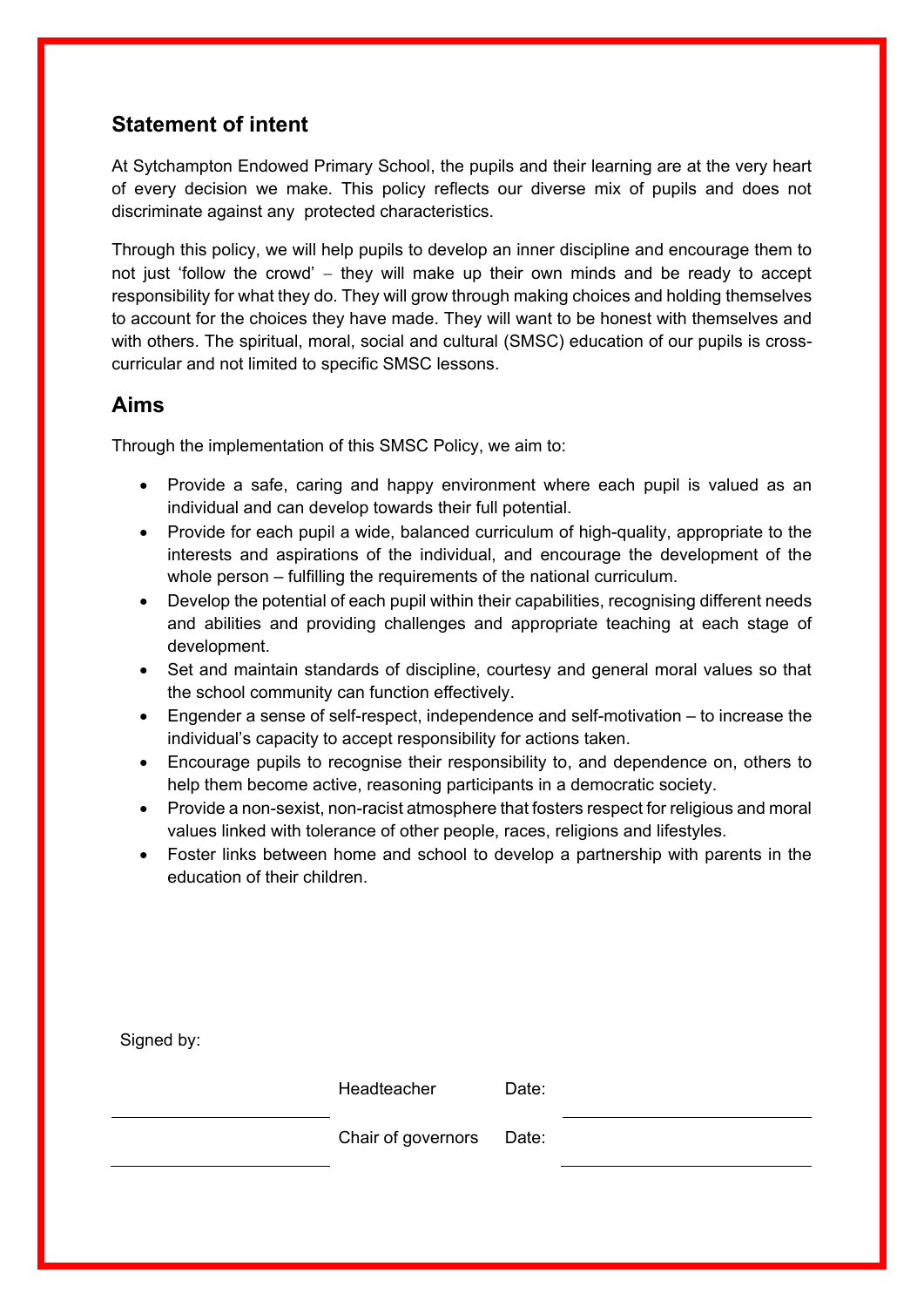# <span id="page-3-0"></span>**1. Legal framework**

- 1.1. This policy has due regard to all relevant legislation and statutory guidance including, but not limited to, the following:
	- The Education Act 2002
	- DfE (2014) 'Promoting fundamental British values as part of SMSC in schools'
- 1.2. This policy operates in conjunction with the following school policies:
	- Child Protection and Safeguarding Policy
	- E-safety Policy
	- Behaviour Policy
	- Anti-bullying Policy
	- Health and Safety Policy
	- Special Educational Needs and Disabilities (SEND) Policy
	- Supporting Pupils with Medical Conditions Policy

## <span id="page-3-1"></span>**2. Guiding principles**

#### **Spiritual development**

- 2.1. The spiritual development of pupils is shown by their:
	- Ability to be reflective about their beliefs, religious or otherwise, that inform their perspective on life.
	- Knowledge of, and respect for, different people's faiths, feelings and values.
	- Sense of enjoyment and fascination in learning about themselves, others and the world around them.
	- Use of imagination and creativity in their learning.
	- Willingness to reflect on their experiences.

#### **Moral development**

- 2.2. The moral development of pupils is shown by their:
	- Ability to recognise the difference between right and wrong, readily apply this understanding in their own lives and, in so doing, respect the civil and criminal law of England.
	- Understanding of the consequences of their behaviour and actions.
	- Interest in investigating and offering reasoned views about moral and ethical issues, and their ability to understand and appreciate the viewpoints of others on these issues.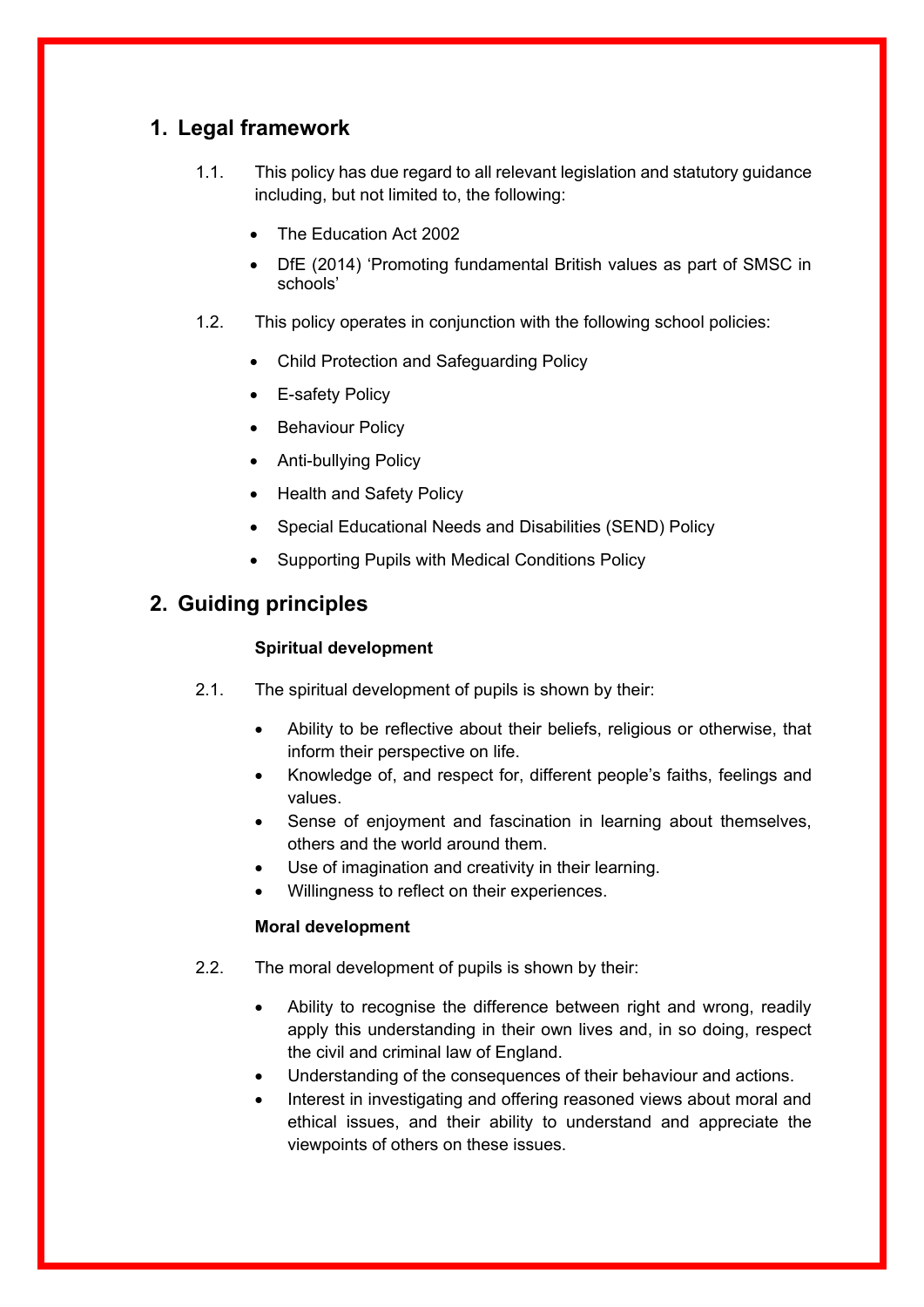#### **Social development**

- 2.3. The social development of pupils is shown by their:
	- Use of a range of social skills in different contexts, including working and socialising with pupils from different religious, ethnic and socioeconomic backgrounds.
	- Willingness to participate in a variety of community and social settings, including by volunteering, cooperating well with others and being able to resolve conflicts effectively.
	- Ability to use modern communication technology, including mobile technology, the internet and social media, safely.
	- Acceptance and engagement with the fundamental British values of democracy, the rule of law, individual liberty and mutual respect, and tolerance of those with different faiths and beliefs. The pupils should also develop and demonstrate skills and attitudes that will allow them to participate fully in, and contribute positively to, life in modern Britain.

#### **Cultural development**

- 2.4. The cultural development of pupils is shown by their:
	- Understanding and appreciation of the wide range of cultural influences that have shaped their own heritage and that of others.
	- Understanding and appreciation of the range of different cultures within the school, and further afield, as an essential element of their preparation for life in modern Britain.
	- Knowledge of Britain's democratic parliamentary system and its central role in shaping our history and values, and in continuing to develop Britain.
	- Willingness to participate in, and respond positively to, artistic, sporting and cultural opportunities.
	- Interest in exploring, improving their understanding of, and showing respect for, different faiths and cultures.
	- Understanding, acceptance, respect for, and celebration of, diversity, as shown by their tolerance and attitudes towards different religious, ethnic and socio-economic groups in the local, national and global communities.
	- Ability to recognise and value the things shared across cultural, religious, ethnic and socio-economic communities.

### <span id="page-4-0"></span>**3. Cross-curriculum teaching and learning**

- 3.1. SMSC education will take place across all areas of the curriculum.
- 3.2. SMSC has particularly strong links to religious education, collective worship, pastoral sessions and PSHE education.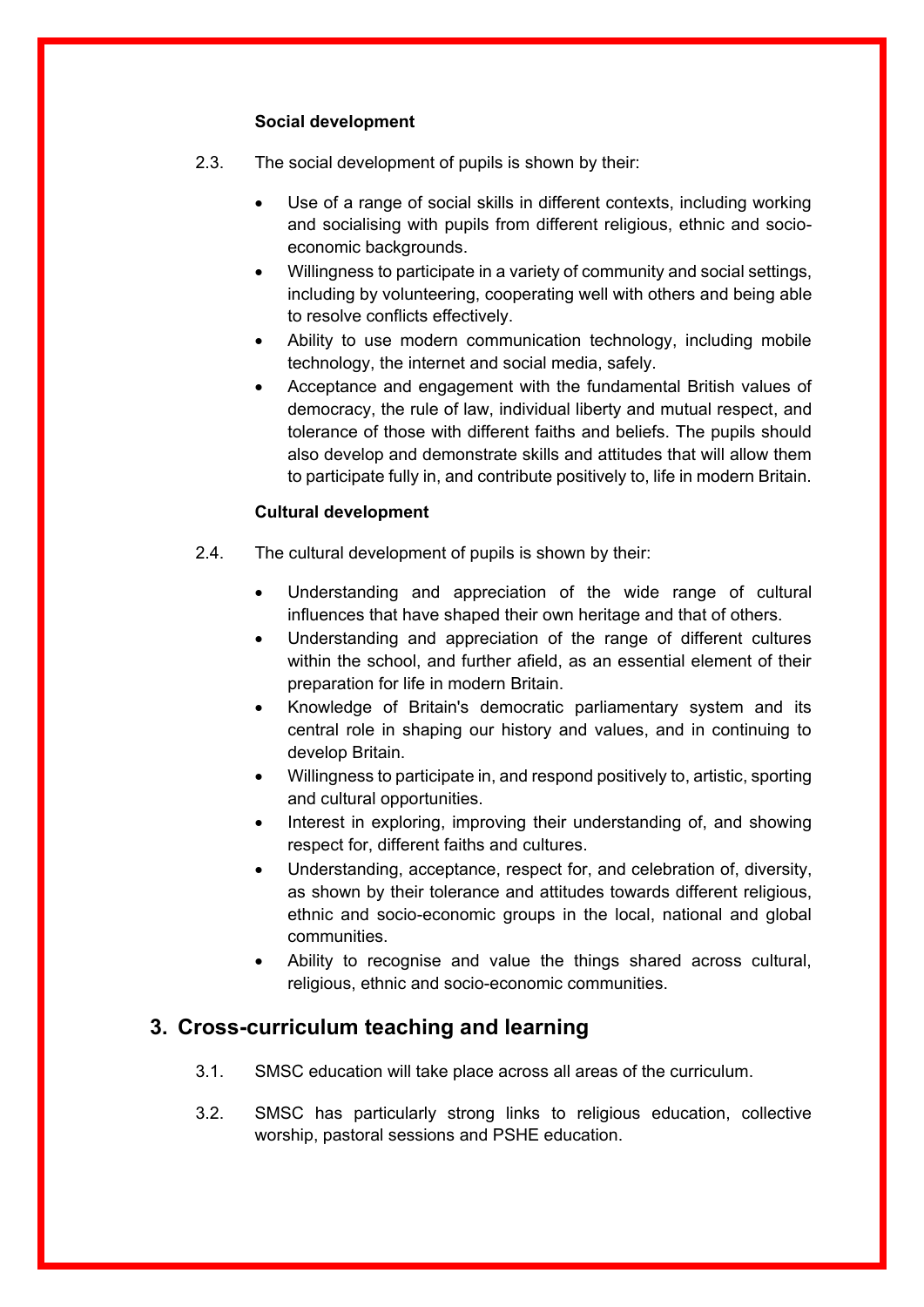- 3.3. All areas of the curriculum will draw examples from as wide a range of cultural contexts as possible.
- 3.4. In order to develop a strong sense of identity in our pupils, we will use classroom discussion to enable them to:
	- Talk about their experiences and feelings.
	- Express and clarify personal ideas and beliefs.
	- Speak about difficult events, e.g. bullying and death.
	- Share thoughts and feelings with other people.
	- Explore relationships with friends, family and others.
	- Consider the needs and behaviour of others.
	- Show empathy.
	- Develop self-esteem and respect for others.
	- Develop a sense of belonging.
	- Develop the skills and attitudes that enable them to develop socially, morally, spiritually and culturally, e.g. empathy, respect, openmindedness, sensitivity, critical awareness, etc.
- 3.5. Many areas across the curriculum provide opportunities for pupils to:
	- Listen and talk to each other.
	- Learn to treat all as equals, accepting people who are different because of physical and learning difficulties.
	- Agree and disagree.
	- Experience good role models.
	- Take turns and share equipment.
	- Work co-operatively and collaboratively.
- 3.6. We may use the following methods to help pupils develop an understanding of how they can influence decision-making through the democratic process:
	- Electing a school council (called our Pupil Voice Committee)
	- Hearing pupils' voice through a suggestion box the Pupil Voice Communication Team and pupil surveys
	- Establishing monitoring roles for pupils, e.g. class monitors, lunch monitors, register monitors, assembly monitors and cloakroom monitors, to allow pupils opportunities to deliver messages and look after younger pupils
	- Voting on charities to support
	- Writing balanced arguments in English lessons
	- Providing pupils with opportunities to take part in debates and public speaking activities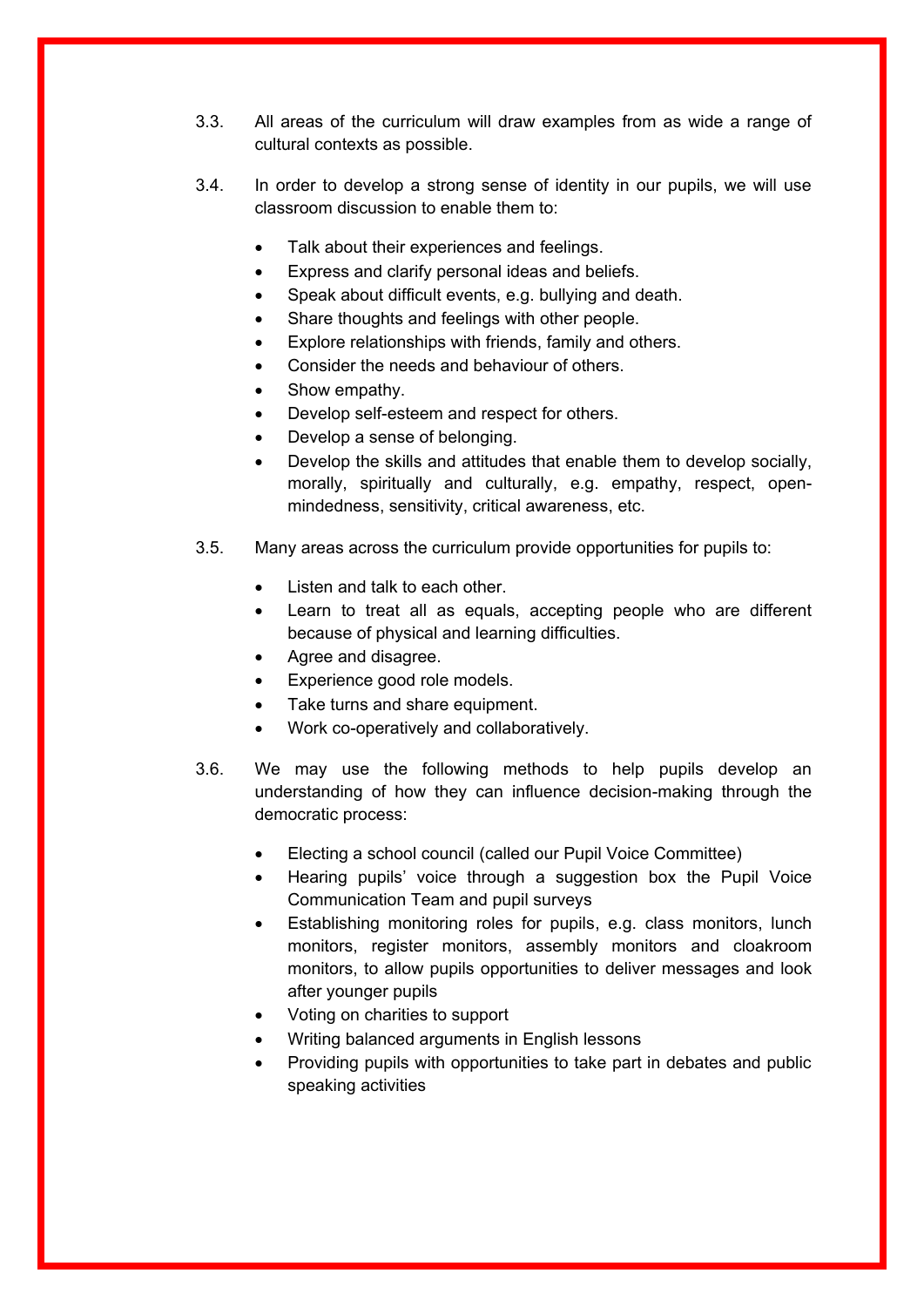- 3.7. We may use the following methods to help pupils develop an understanding of the rule of law:
	- Setting high expectations for attendance, punctuality and behaviour
	- Setting classroom and school rules
	- Teaching pupils about health and safety laws, including e-safety laws, relevant to the school setting
	- Teaching pupils about the roles of all those who help us, including staff members, emergency services, friends and family
	- Teaching pupils about the role of the monarchy and of previous monarchies
	- Providing pupils with opportunities to celebrate the lives of people who have influenced the course of history
	- Encouraging pupils to behave appropriately at mealtimes.
- 3.8. We may use the following methods to help pupils develop an understanding of different faiths and beliefs:
	- Celebrating differences and similarities through cultural event days, for example, Chinese New Year, Holi Festival
	- Arranging trips to places of worship
	- Teaching about different beliefs and cultures
	- Exploring morals through lessons, stories and assemblies
	- Arranging visits from various religious leaders
	- Blocking out times in the timetable for in-depth religious study
- 3.9. Additional practical activities to encourage pupils' SMSC development may include:
	- Working together in different groupings and situations.
	- Hearing music from different composers, cultures and genres.
	- Meeting people from different cultures and countries.
	- Participating in a variety of different educational visits.
	- Participating in live performances.
	- Studying literature and art from different cultures, supported by visits from writers and artists and participation in workshops.
	- Hearing and seeing live performances by professional actors, dancers and musicians.
	- Learning songs from different cultures and playing a range of instruments including steel pans and samba instruments.
	- Making and evaluating food from other countries.
	- Studying the contributions to society that certain famous people have made.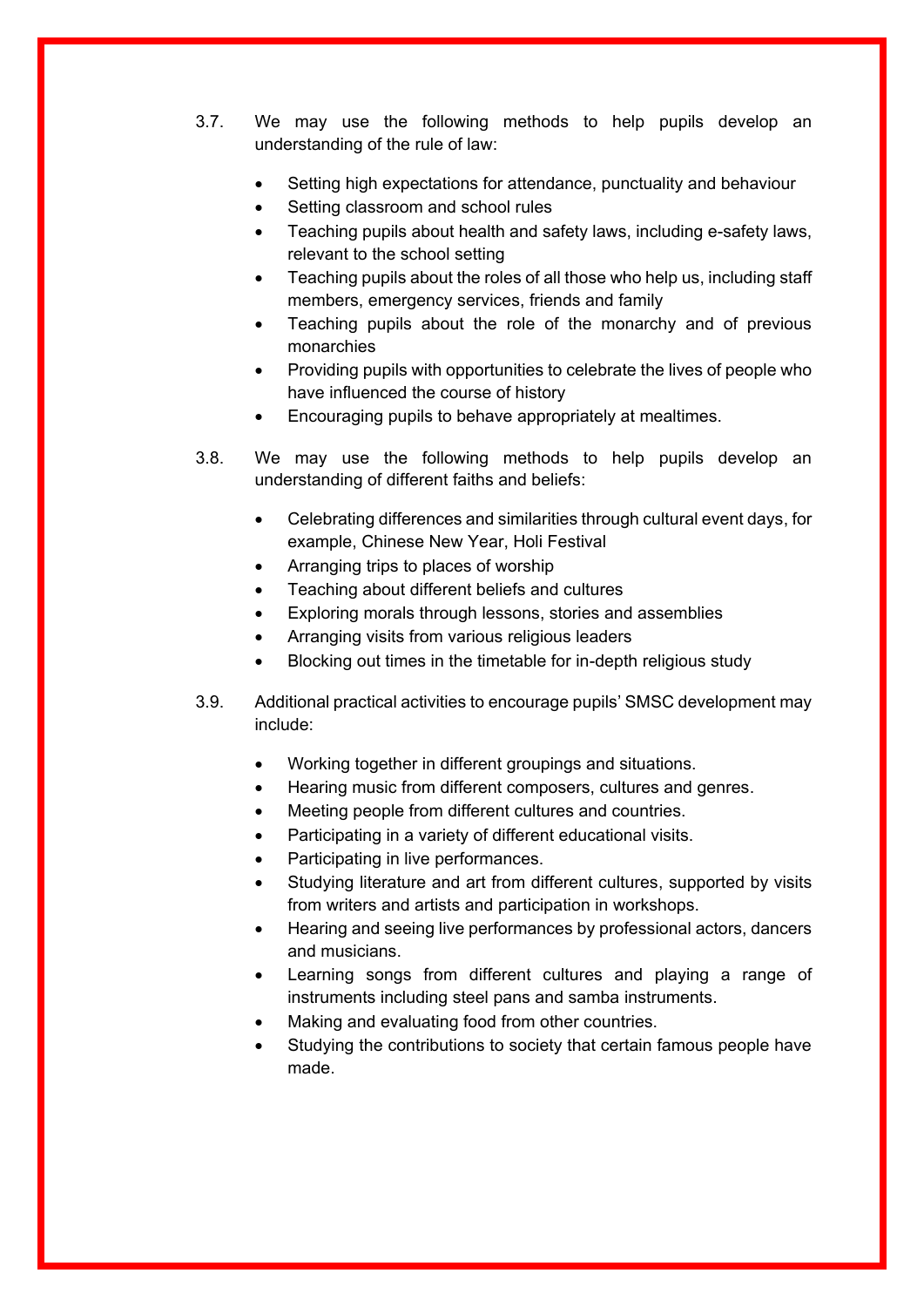- 3.10. Teachers will help pupils' SMSC development by:
	- Encouraging teamwork in PE and games.
	- Encouraging an appreciation of, and respect for, the work and performance of other pupils, regardless of ability.
	- Using assembly themes to explore important aspects of both British heritage and other cultures, e.g. festival days, the patron saints and global events.

#### <span id="page-7-0"></span>**4. Community links**

- 4.1. The school has strong links with the wider community and develops these links by reaching out to the community through the following activities:
	- Fundraising activities
	- Hosting annual school plays and performances
	- Special Teas
	- Showcase Assemblies
	- Celebration Assemblies
	- Cross school PE festivals and Forest School

### <span id="page-7-1"></span>**5. SMSC matrix**

5.1. The **SMSC** matrix located in the appendices shows where spiritual, moral, social and cultural education, respectively, are embedded into subjects and provides evidence of their inclusion.

#### <span id="page-7-2"></span>**6. Promoting fundamental British values**

- 6.1. We will take the following actions to promote fundamental British values:
	- Including in suitable parts of the curriculum age-appropriate material on the strengths, advantages and disadvantages of democracy, and how democracy and the law works in Britain compared to other countries.
	- Teaching pupils a broad and balanced international history.
	- Representing the cultures of all our pupils within the curriculum.
	- Teaching a wide range of English and non-English literature.
	- Commemorating World War 1 and 2.
	- Demonstrating the historical importance of the Commonwealth.
	- Ensuring that all pupils have a voice that is listened to.
	- Demonstrating how democracy works by actively promoting democratic processes, for example, via a school council (Pupil Voice Committee)
	- Using general and local elections to hold mock elections and provide pupils with the opportunity to learn how to argue and defend points of view.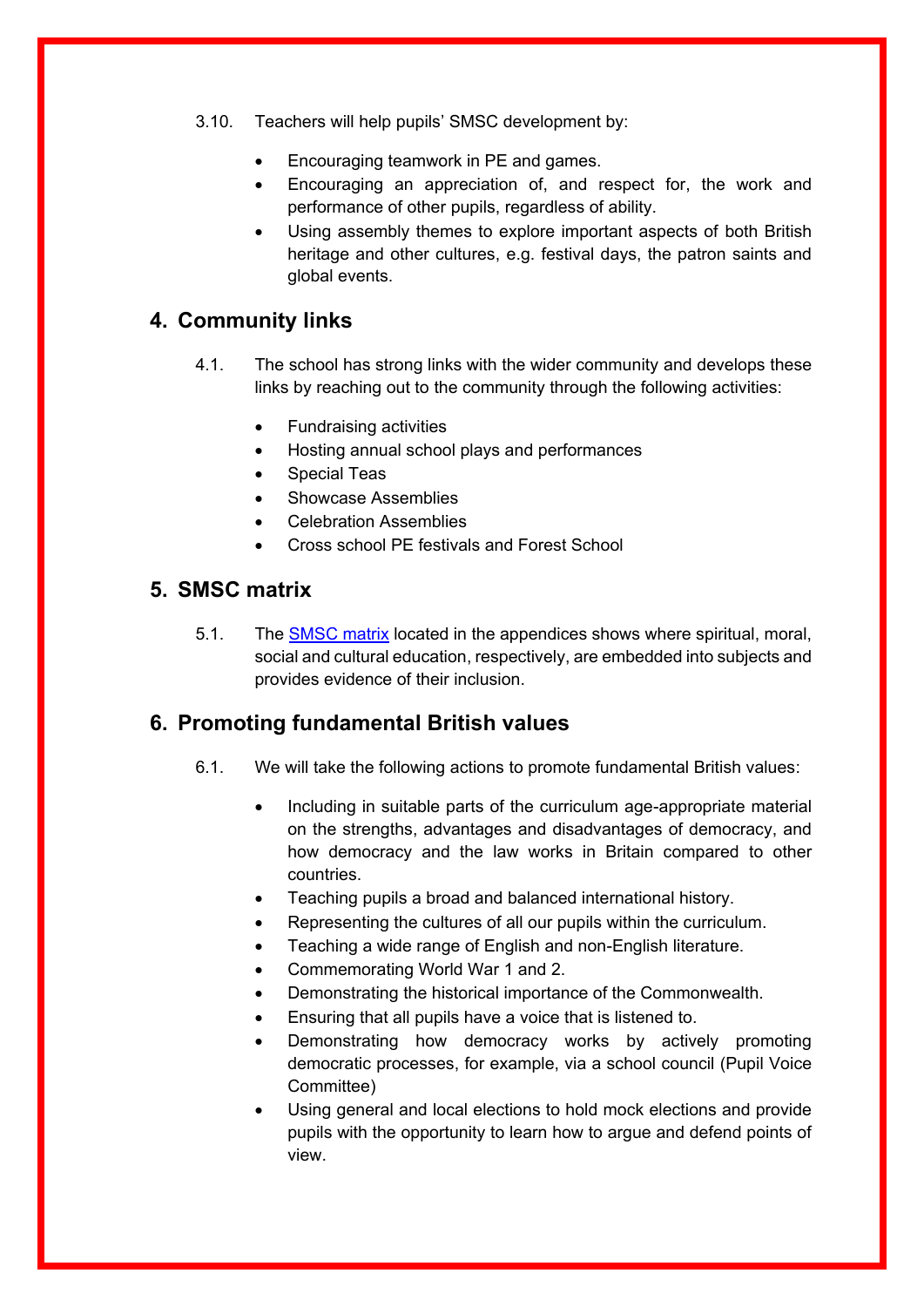- Using teaching resources from a wide variety of sources to help pupils learn about and understand a range of faiths.
- Using extra-curricular activities to promote fundamental British values.
- 6.2. Through our SMSC programme, we will:
	- Enable pupils to develop their self-knowledge, self-esteem and selfconfidence.
	- Enable pupils to distinguish right from wrong and to respect the civil and criminal law of England.
	- Encourage pupils to accept responsibility for their behaviour, show initiative and understand how they can contribute positively to the lives of those living and working in the locality of the school and to society more widely.
	- Enable pupils to acquire a broad general knowledge of, and respect for, public institutions and services in England.
	- Further tolerance and harmony between different cultural traditions by enabling pupils to acquire an appreciation of, and respect for, their own and other cultures.
	- Encourage respect for other people regardless of differences
	- Encourage respect for democracy and support for participation in the democratic processes, including respect for the basis on which the law is made and applied in England.
- 6.3. By promoting fundamental British values through SMSC education, we will provide pupils with:
	- An understanding of how they can influence decision making through the democratic process.
	- An appreciation that living under the rule of law protects them and is essential for their wellbeing and safety.
	- An understanding that there is a separation of power between the executive and the judiciary, and while some public bodies, for example the police, can be held to account by parliament, others maintain independence, for example, the court system.
	- An understanding that their freedom to choose and hold faiths and beliefs is protected by law.
	- An acceptance that people of different faiths and beliefs to themselves (and those with no faiths or beliefs) should be accepted and tolerated, and should not be subject to prejudicial or discriminatory behaviour.
	- An understanding of the importance of identifying and combatting discrimination.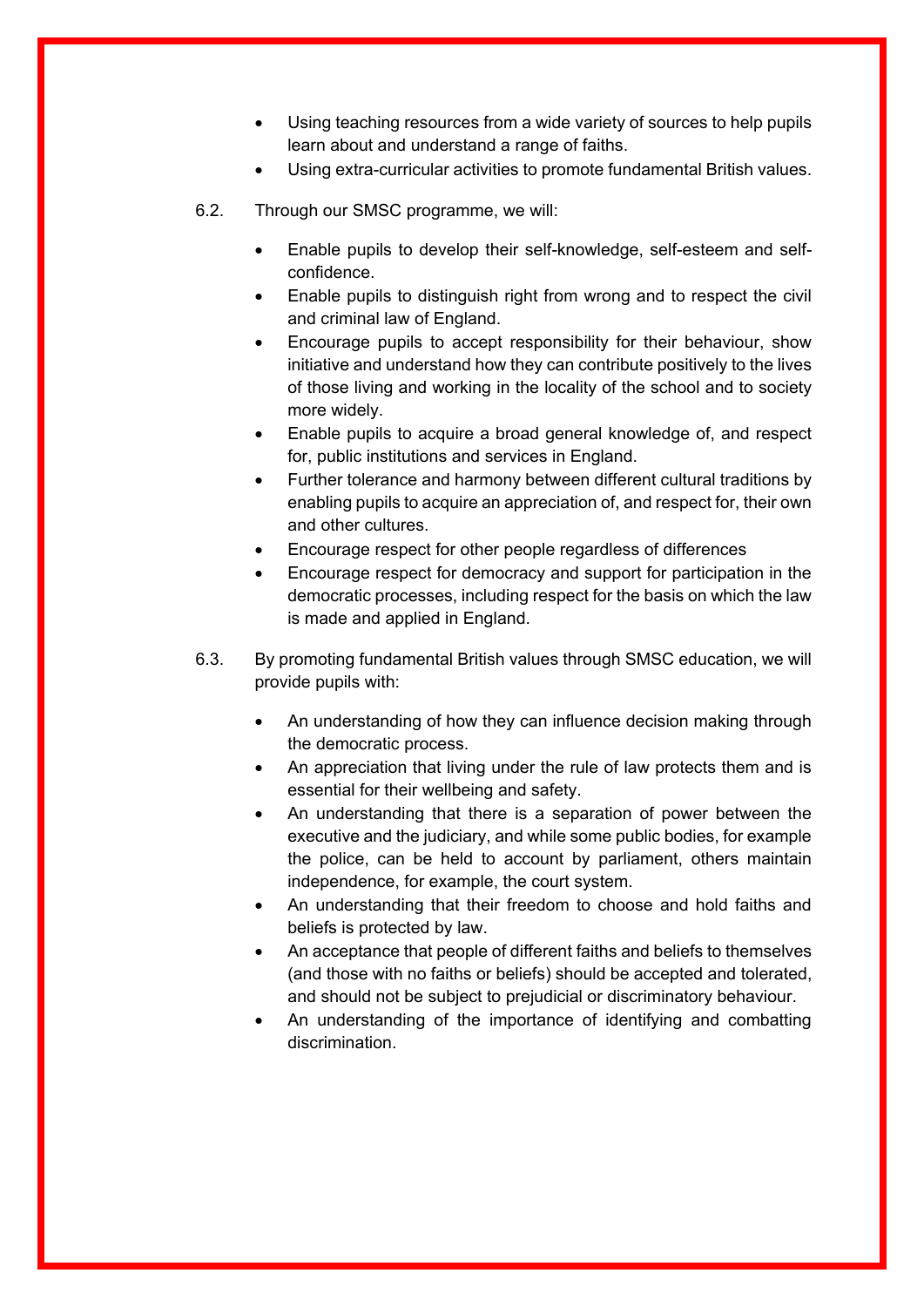# <span id="page-9-0"></span>**7. Monitoring and evaluation**

- 7.1. We listen to the views of our pupils and their parents. We operate an opendoor policy for the sharing of views and have a formal system in place including:
	- An annual pupil questionnaire (minimum)
	- Pupil Voice Committee
	- Pupil/teacher meetings
	- An annual parents' questionnaire
	- Parents' evenings/meetings
- 7.2. SMSC provision is reviewed on an **annual** basis in the following ways:
	- The monitoring of teaching and learning and work scrutiny by the headteacher and governors as part of our general monitoring.
	- Regular discussions at staff and governors' meetings.
	- Annual policy audits.
	- The development of RE, PSHE and collective worship to reflect the diversity of both our school and society.
	- The sharing of classroom work and practice.
- 7.3. This policy is reviewed on an annual basis by the headteacher.
- 7.4. The next scheduled review date for this policy is September 2021.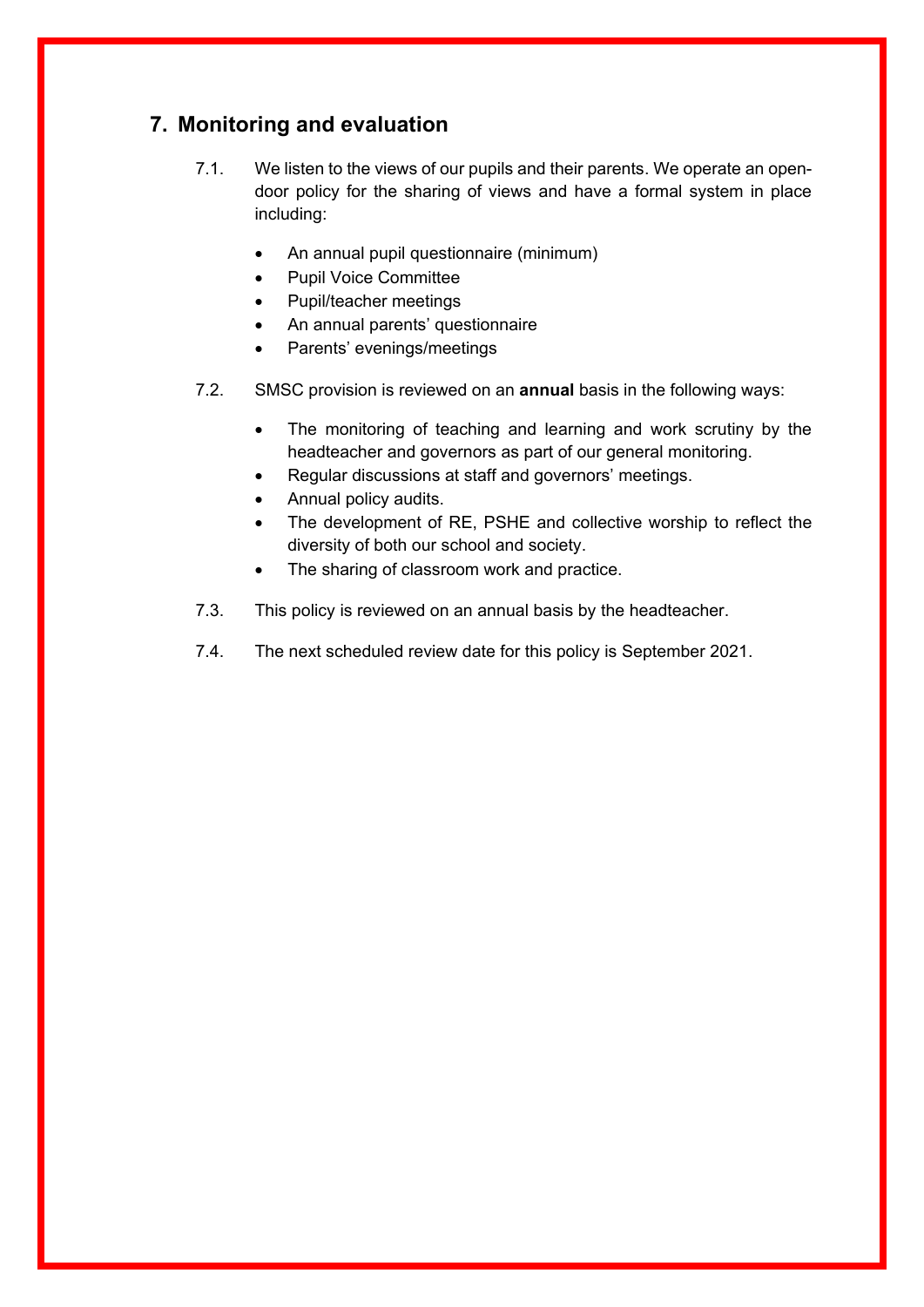# **Appendix A: SMSC Curriculum Matrix**

Complete the matrix to demonstrate where spiritual, moral, social and cultural education, respectively, are embedded into subjects and activities, and to provide evidence of their inclusion.

<span id="page-10-0"></span>

| <b>Activity or</b> | We promote spiritual                                                                                                                                                                                                                                                                                                                                                                                                                                                                                                                                                                                                                                                                                                                                                                                                                                                          | We promote <i>moral</i> development                                                                                                                                                                                                                                                                                                                                                                                                                                                                                                                                                                                                                                                                                                                                                                                                                                                                                                                                                                                  | We promote social development                                                                                                                                                                                                                                                                                                                                                                                                                                                                                                                                                                                                                                                   | We promote cultural                                                                                                                                                                                                                                                                                                                                                                                                                                                                                                                                                                                                                                                                                                   |
|--------------------|-------------------------------------------------------------------------------------------------------------------------------------------------------------------------------------------------------------------------------------------------------------------------------------------------------------------------------------------------------------------------------------------------------------------------------------------------------------------------------------------------------------------------------------------------------------------------------------------------------------------------------------------------------------------------------------------------------------------------------------------------------------------------------------------------------------------------------------------------------------------------------|----------------------------------------------------------------------------------------------------------------------------------------------------------------------------------------------------------------------------------------------------------------------------------------------------------------------------------------------------------------------------------------------------------------------------------------------------------------------------------------------------------------------------------------------------------------------------------------------------------------------------------------------------------------------------------------------------------------------------------------------------------------------------------------------------------------------------------------------------------------------------------------------------------------------------------------------------------------------------------------------------------------------|---------------------------------------------------------------------------------------------------------------------------------------------------------------------------------------------------------------------------------------------------------------------------------------------------------------------------------------------------------------------------------------------------------------------------------------------------------------------------------------------------------------------------------------------------------------------------------------------------------------------------------------------------------------------------------|-----------------------------------------------------------------------------------------------------------------------------------------------------------------------------------------------------------------------------------------------------------------------------------------------------------------------------------------------------------------------------------------------------------------------------------------------------------------------------------------------------------------------------------------------------------------------------------------------------------------------------------------------------------------------------------------------------------------------|
| lesson             | development by:                                                                                                                                                                                                                                                                                                                                                                                                                                                                                                                                                                                                                                                                                                                                                                                                                                                               | bv:                                                                                                                                                                                                                                                                                                                                                                                                                                                                                                                                                                                                                                                                                                                                                                                                                                                                                                                                                                                                                  | by:                                                                                                                                                                                                                                                                                                                                                                                                                                                                                                                                                                                                                                                                             | development by:                                                                                                                                                                                                                                                                                                                                                                                                                                                                                                                                                                                                                                                                                                       |
| <b>Maths</b>       | Making connections between pupils' numeracy<br>skills and real life; for example, budgeting,<br>saving and making charitable donations. The<br>School Council make decisions about<br>fundraising for charity and for the benefit of<br>the school.<br>Considering pattern, order, symmetry and<br>scale both man made and in the natural world.<br>Fostering the feeling of excitement and delight<br>when pupils are able to solve questions they<br>once found difficult or even impossible to<br>solve.<br>Teaching pupils that Mathematics helps them<br>to make informed decisions in life, based on<br>the skills and confidence gained from choosing<br>the most appropriate method in solving<br>problems. These skills are transferrable to real-<br>life situations, and therefore help the pupils<br>become reflective, responsible and insightful<br>individuals | Engaging pupils playfully; for example, in<br>unequal shares of resources, why might<br>someone be upset if they received less than<br>other people?<br>Reflecting on data that has moral and ethical<br>implications; for example, pupils consider the<br>impact of increased use of plastic bottles<br>compared with numbers that are recycled.<br>Reflecting on the ways in which data can be<br>presented or interpreted in a particular way to<br>achieve a desired outcome; for example, the<br>winner in an election may have received more<br>votes than any one individual but that more<br>people may have voted for other candidates.<br>Learning how to organise our work in a<br>systematic way, so that it can be understood by<br>others as well as themselves.<br>Children develop a sense of purpose, through<br>the ability to investigate a hypothesis, consider<br>other view points and ethical issues, discuss<br>their work logically and get their findings and<br>opinions across sensibly. | Sharing resources within the classroom, the<br>negotiating of responses and group problem<br>solving and by using discussion, debate and<br>collaborative work to further mathematical<br>knowledge and understanding.<br>Sharing our mathematical findings in class<br>presentations.<br>Analysing social data e.g. environmental,<br>poverty or bullying.<br>Working in groups: discussing and planning a<br>task, dividing it up into smaller questions, and<br>sharing these out amongst themselves<br>according to each other's strengths.<br>Developing team building and a sense of<br>responsibility, which are important skills that<br>will be used in everyday life. | Asking questions about the history of maths:<br>for example, 'What did the Egyptians and<br>Greeks discover that we still use in maths<br>today?'<br>Using mathematics to answer valid<br>historical/geographical and scientific questions:<br>for example, 'What do the execution statistics<br>tell us about the conduct and reputation of<br>Tudor Monarch?'                                                                                                                                                                                                                                                                                                                                                       |
| <b>English</b>     | Responding to a poem, story or text; pupils can<br>be asked 'I wonder what you wonder?' 'How<br>would you feel if you were the person in the<br>story?' 'Where have you met these ideas<br>before?'e.g. when responding to text through<br>drama<br>Appreciating the beauty of language, e.g.,<br>poetic language within stories and poems.<br>Promoting resilience and responsibility through<br>group work, presentations and investigations.<br>Exercising imagination through creative<br>writing.<br>Discussing spirituality and religious meanings<br>and symbols through literary texts.<br>Allowing for insight, self-expression and the<br>chance to walk in someone else's shoes.                                                                                                                                                                                   | Exploring stimulus for thinking about the<br>consequences of right and wrong behaviour;<br>pupils can speculate and apply their learning to<br>their own lives. When they do this they are<br>developing their speaking, listening and higher<br>order thinking skills.<br>Considering different perspectives and showing<br>empathy.<br>Expressing what it feels like to be wronged and<br>what remedies might make things better for<br>the injured.<br>Promoting moral issues and moral dilemmas<br>through literature texts.<br>Discussions about literary characters and their<br>decisions/actions.                                                                                                                                                                                                                                                                                                                                                                                                            | Supporting conceptual and language<br>development through an understanding of and<br>debates about social issues, e.g., refugees,<br>bullying, stereotyping, conformity,<br>homelessness.<br>Work collaboratively, e.g., as part of a<br>dramatized response; to prepare a verbal<br>response to an argument; to evaluate each<br>others' work.<br>Providing opportunities for learning to<br>continue at home e.g., through homework<br>projects;<br>Providing opportunities for talk in a range of<br>settings, to a range of audiences and for<br>different purposes. E.g., assemblies,<br>performances and structured discussion.                                           | Providing opportunities for pupils to engage<br>with texts from or representing different<br>cultures, e.g., Handa's Surprise, Meerkat Mail,<br>Shaman's Apprentice<br>Providing opportunities for pupils to engage<br>with texts that represent a our strong literary<br>heritage, e.g., The Hobbit, The Iron Man,<br>William Shakespeare's Plays, Rudyard Kipling's<br>'just so' stories<br>Providing opportunities for children to visit the<br>theatre and experience theatrical productions.<br>The specific study of novels, poetry and plays<br>set in other cultures promotes cultural<br>awareness and empathy<br>Teaching spoken language and analysing the<br>language of belonging, accents, dialect etc. |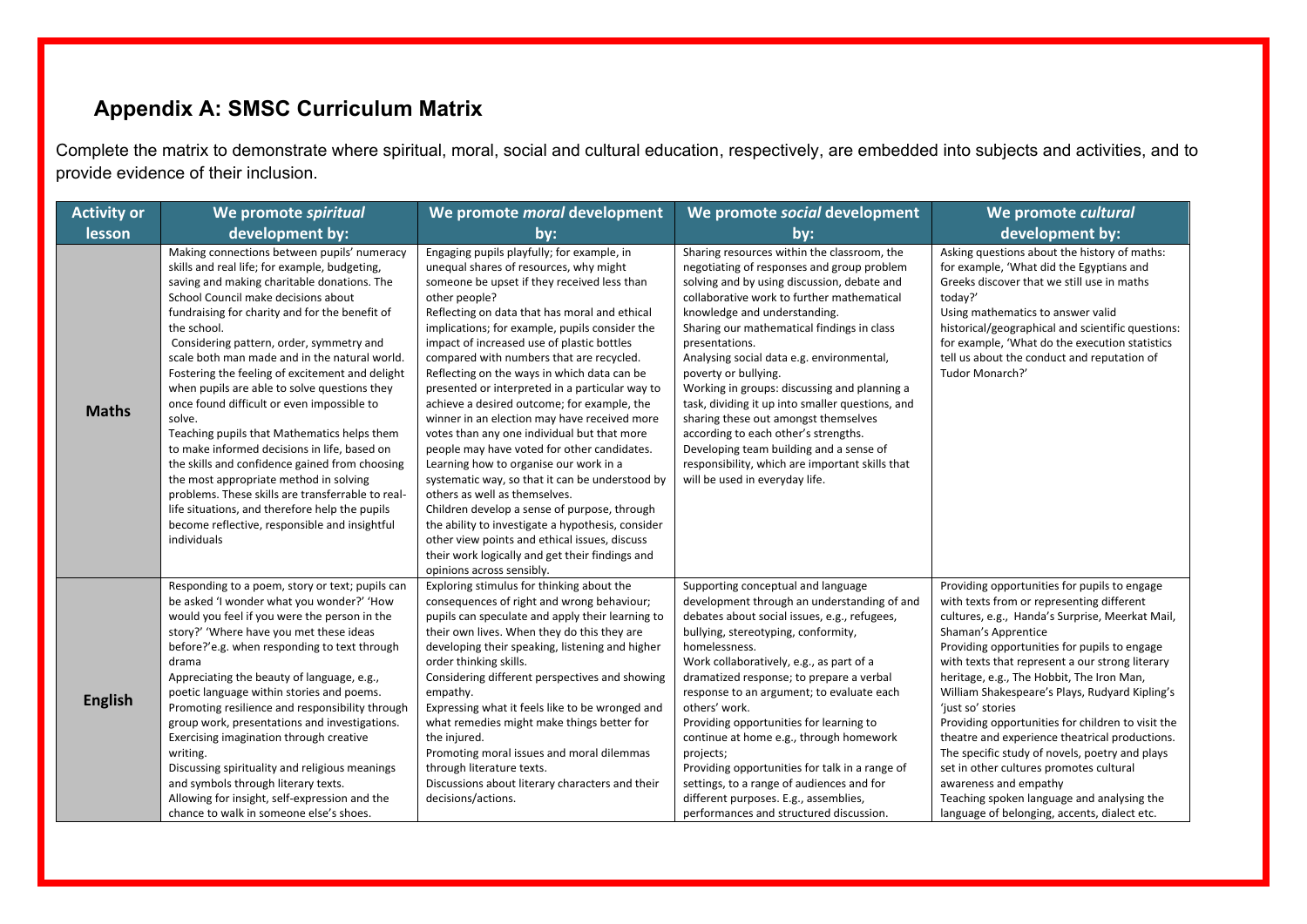|                |                                                                                                                                                                                                                                                                                                                                                                                                                                                                                                                 | Promoting understanding of peoples'<br>behaviour and its consequences.                                                                                                                                                                                                                                                                                                                                                                                                                                                                                                                                                                                | Helping pupils to explore how characters<br>resolve conflict in literary texts enables                                                                                                                                                                                                                                                                                                                                                                                                                                                                                                                                                                                                                        | promote discussions about public attitudes and<br>responses to language development.                                                                                                                                                                                                                                                                                                                                                                                                                                                                                                               |
|----------------|-----------------------------------------------------------------------------------------------------------------------------------------------------------------------------------------------------------------------------------------------------------------------------------------------------------------------------------------------------------------------------------------------------------------------------------------------------------------------------------------------------------------|-------------------------------------------------------------------------------------------------------------------------------------------------------------------------------------------------------------------------------------------------------------------------------------------------------------------------------------------------------------------------------------------------------------------------------------------------------------------------------------------------------------------------------------------------------------------------------------------------------------------------------------------------------|---------------------------------------------------------------------------------------------------------------------------------------------------------------------------------------------------------------------------------------------------------------------------------------------------------------------------------------------------------------------------------------------------------------------------------------------------------------------------------------------------------------------------------------------------------------------------------------------------------------------------------------------------------------------------------------------------------------|----------------------------------------------------------------------------------------------------------------------------------------------------------------------------------------------------------------------------------------------------------------------------------------------------------------------------------------------------------------------------------------------------------------------------------------------------------------------------------------------------------------------------------------------------------------------------------------------------|
|                |                                                                                                                                                                                                                                                                                                                                                                                                                                                                                                                 | Constant evaluation of lesson contributions                                                                                                                                                                                                                                                                                                                                                                                                                                                                                                                                                                                                           | discussions about pupils' own lives.                                                                                                                                                                                                                                                                                                                                                                                                                                                                                                                                                                                                                                                                          |                                                                                                                                                                                                                                                                                                                                                                                                                                                                                                                                                                                                    |
|                |                                                                                                                                                                                                                                                                                                                                                                                                                                                                                                                 | and contributions to group work scenarios                                                                                                                                                                                                                                                                                                                                                                                                                                                                                                                                                                                                             | Promoting group work, compassion and                                                                                                                                                                                                                                                                                                                                                                                                                                                                                                                                                                                                                                                                          |                                                                                                                                                                                                                                                                                                                                                                                                                                                                                                                                                                                                    |
|                |                                                                                                                                                                                                                                                                                                                                                                                                                                                                                                                 | promote self-reflection and consideration.                                                                                                                                                                                                                                                                                                                                                                                                                                                                                                                                                                                                            | empathy skills during everyday lessons.                                                                                                                                                                                                                                                                                                                                                                                                                                                                                                                                                                                                                                                                       |                                                                                                                                                                                                                                                                                                                                                                                                                                                                                                                                                                                                    |
| <b>Science</b> | Demonstrating openness to the fact that some<br>answers cannot be provided by Science.<br>Creating opportunities for pupils to ask<br>questions about how living things rely on and<br>contribute to their environment.<br>Opening up questions about the size of the<br>universe and how it might have been formed.<br>Developing a sense of enjoyment and<br>fascination in learning about themselves,<br>others and the world around them.                                                                   | Offering pupils the chance to consider the<br>wonder of the natural world e.g Year 3 Extreme<br>Earth, Year 2 Habitats<br>Offering pupils the chance to learn about<br>inventions which have made the world a better<br>place.<br>Considering that not all developments have<br>been good because they have caused harm to<br>the environment and to people.<br>Considering different perspectives and<br>viewpoints.<br>Developing a sense of purpose, through the<br>ability to investigate a hypothesis, consider<br>other view points and ethical issues, discuss<br>their work logically and get their findings and<br>opinions across sensibly. | Using opportunities during Science lessons to<br>explain how to keep other people safe and how<br>they might protect a younger or vulnerable<br>young person e.g. safety when using electricity,<br>or heating materials.<br>Exploring the social dimension of scientific<br>advances e.g. environmental concerns, medical<br>advances, energy processes<br>Researching the work of different scientists<br>including chemists, naturalists and<br>behaviourists.<br>Finding out about the work of different<br>scientists.<br>Working In groups; children discuss and plan a<br>task, divide it up into smaller questions, and<br>share these out amongst themselves according<br>to each other's strengths. | Asking questions about the ways in which<br>scientific discoveries from around the world<br>have affected our lives.<br>Finding out about the significant work of<br>scientists and their discoveries.<br>Taking children on visits to different habitats<br>and areas within the local environment.<br>Science is constantly applied to real-life<br>scenarios-these practical tasks give children<br>the opportunity to understand and respect<br>each other's cultural, spiritual and traditional<br>practices.                                                                                 |
| Art            | Providing plenty of rich opportunities for pupils<br>both to explore the spiritual dimension and<br>natural phenomena e.g., the four seasons, the<br>volcanoes and earthquakes.<br>Exploring different artists' interpretations of a<br>key figure or event and asking what the artist<br>was trying to convey, e.g., portraits of<br>monarchs/prominent people.<br>Promoting the process of 'reviewing and<br>evaluating'; for example, evaluating the work<br>of the ancients, famous artists and architects. | Exploring how emotions and inner feelings are<br>expressed though painting, sculpture and<br>architecture, e.g., 2WW<br>Exploring the environment and how art can be<br>sensitive to its surroundings. E.g., creating<br>temporary sculptures within a range of<br>environments.<br>Responses to and use of visual images, music<br>and stories to evoke a range of emotions.<br>Constant evaluation of lesson contributions<br>and contributions to group work scenarios<br>promoting self-reflection and consideration.                                                                                                                             | Sharing of resources and working<br>collaboratively.<br>Exploring social conflict and resolution, e.g.,<br>work inspired by war artists.<br>Exploring art as a powerful social tool e.g., in<br>telling a story, showing power, expressing an<br>emotion, propaganda.<br>Looking at different movements in art and<br>considering how the world around them<br>influenced artists.<br>Pupils work independently and collaboratively<br>to develop public and community artworks                                                                                                                                                                                                                               | Experiencing a wide range of creative media<br>from around the world and from different<br>periods of time e.g. Egyptians, Shang Dynasty<br>By using a range of cultural stimuli for art.<br>Developing aesthetic and critical awareness,<br>e.g., children evaluate their work and the work<br>of others.<br>Looking at different movements in art and<br>considering how the world around them<br>influenced artists. E.g., post-World War II art;<br>religion in art.<br>Throughout the units of work explored children<br>will develop their knowledge and<br>understanding of artist's ideas. |
| <b>History</b> | Considering how things would be different if<br>the course of events had been different. For<br>example: what difference would it have made<br>if Boudicca's revolt had been successful? What<br>might have happened if Prince Arthur Tudor<br>had survived?<br>Looking at local history and investigating the<br>reasons why there are buildings from a<br>particular age e.g. Tudor (Droitwich)<br>Considering the impact that significant (or over<br>looked) historical figures have had on the way         | Exploring the results of right and wrong<br>behaviour in the past, e.g., the Blitz, the tomb<br>of Tutankhamen.<br>Going beyond the facts and asking pupils to<br>make hypotheses and pose questions such as<br>'what if?'; 'What would have turned a<br>tragedy into a triumph?'; 'What is right to?' By<br>considering different perspectives and showing<br>empathy. E.g., In year 2 we ask: What was it<br>really like to live in a castle? Is this evidence<br>reliable?                                                                                                                                                                         | Giving the trigger for discussions about how<br>groups and communities organised themselves<br>in the past. E.g., the Home Front effort.<br>By considering questions about social structure<br>in the past. For example, What might pupils say<br>about the rights of children in earlier times? Is<br>it important that society looks after young<br>children? Are there people who still don't get a<br>fair deal?<br>Encouraging pupils to talk to their parents and<br>grandparents; for example, in year 1 children<br>ask: what was TV like when you were my age?                                                                                                                                       | Investigating how culture is shaped by history,<br>exploring the 'cultural heritage' and in<br>particular the Christian influence on British<br>culture e.g The Tudors<br>Taking pupils on visits to heritage site, e.g.<br>Warwick Castle.<br>Investigating historical figures who have<br>shaped Britain and/or left a legacy within our<br>culture, e.g., King Henry, Queen Elizabeth I,<br>Churchill                                                                                                                                                                                           |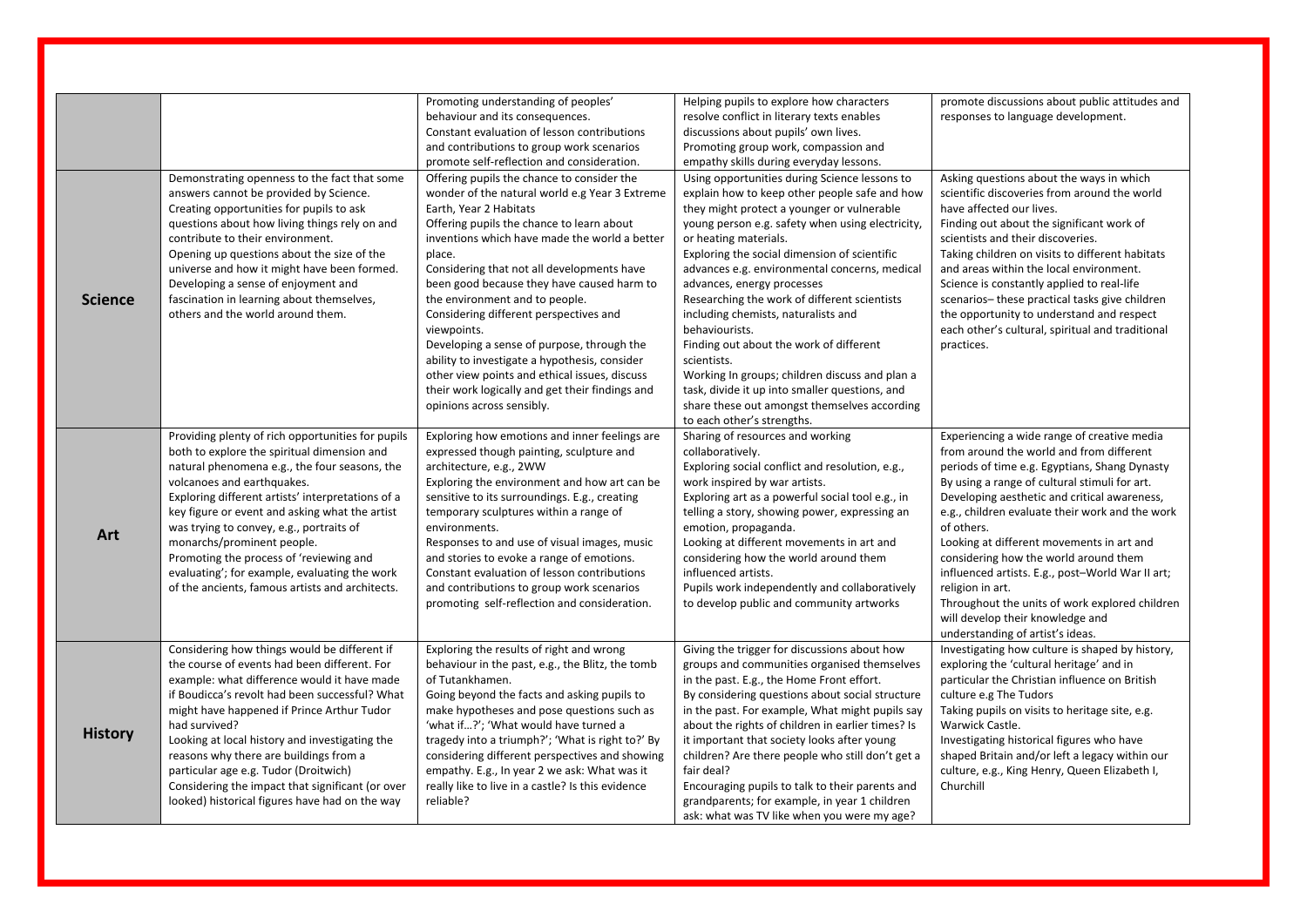|           | we live now. E.g., Charles Darwin, Women in<br>the 2WW.<br>Speculating about how we mark important<br>events from history and the people who<br>shaped them. E.g., Why do we remember<br>November 5th?<br>Realising that distortions can take place<br>through time and the multitude of different<br>interpretations that can be made about one<br>single event.<br>History allows pupils to see the similarities<br>between people now and in the past and<br>sometimes through sources and artefacts we<br>feel that we can almost reach and touch them.<br>Artefacts, for example, can bring us closer to<br>people through touching what they felt, feeling<br>their shoes, clothes etc. | Considering how historical events show us how<br>we ought to treat one another and teach us<br>how we wouldn't want to behave to one<br>another.                                                                                                                                                                                                                                                                                                                                                                                                                                                                                                                                                               | Developing children's understanding as to why<br>there might be different interpretations to<br>events in history. For example, year 4 children<br>consider how different people have different<br>perspectives of the discovery of the tomb of<br>Tutankhamen.                                                                                                                                                                                                                                                                                                                                                             | By developing an understanding of the key<br>events shaping British history (as specified in<br>the National Curriculum).                                                                                                                                                                                                               |
|-----------|-----------------------------------------------------------------------------------------------------------------------------------------------------------------------------------------------------------------------------------------------------------------------------------------------------------------------------------------------------------------------------------------------------------------------------------------------------------------------------------------------------------------------------------------------------------------------------------------------------------------------------------------------------------------------------------------------|----------------------------------------------------------------------------------------------------------------------------------------------------------------------------------------------------------------------------------------------------------------------------------------------------------------------------------------------------------------------------------------------------------------------------------------------------------------------------------------------------------------------------------------------------------------------------------------------------------------------------------------------------------------------------------------------------------------|-----------------------------------------------------------------------------------------------------------------------------------------------------------------------------------------------------------------------------------------------------------------------------------------------------------------------------------------------------------------------------------------------------------------------------------------------------------------------------------------------------------------------------------------------------------------------------------------------------------------------------|-----------------------------------------------------------------------------------------------------------------------------------------------------------------------------------------------------------------------------------------------------------------------------------------------------------------------------------------|
| <b>RE</b> | Experiencing wonder and joy through learning<br>about and from stories, celebrations, rituals<br>and different expressions of religion and<br>worldviews.<br>Asking and responding to questions of meaning<br>and purpose e.g. Why is it important to look<br>after the world and others?<br>Considering questions about God and<br>evaluating truth claims.<br>Exploring spiritual practices such as worship<br>and prayer across a range of beliefs, and<br>considering the impact of these on believers<br>and any relevance to their own life.                                                                                                                                            | Exploring morality including rules, teachings<br>and commands such as The Golden Rule. The<br>Ten Commandments compared to Jewish<br>sacred texts about morality, and how these<br>interlink.<br>Debating moral dilemmas about right and<br>wrong, good and bad, peace etc.<br>Investigating the importance of service to<br>others in Judaism, Hinduism and Islam.<br>Exploring religious perspectives and responses<br>to evil and suffering in the world.<br>Asking questions about the purpose and<br>meaning of reconciliation and salvation e.g<br>exploring Yom Kippur, Christian salvation story.<br>Discussing issues such as people's<br>responsibility towards the world and future<br>generations. | Exploring the qualities which are valued by a<br>civilised society - thoughtfulness, honesty,<br>respect for difference, independence and<br>interdependence (Year groups look at how<br>different faiths deal with these and other<br>qualities).<br>Asking questions about the social impact of<br>religion.<br>Exploring similarities and differences in<br>religions and cultures through which pupils<br>should begin to link religion to personal action<br>in everyday life.<br>This has also been taken further with our<br>charity work, e.g Genes for Jeans, Children in<br>Need, Sport/Comic Relief, Food Banks. | Exploring similarities and differences between<br>faiths and cultures.<br>Engaging with text, artefacts and other sources<br>from different cultures and religious<br>backgrounds<br>Visits to different places of worship and visitors<br>of different faiths                                                                          |
| <b>PE</b> | Delighting in movement, particularly when<br>pupils are able to show spontaneity e.g.<br>creating gymnastic sequences.<br>Taking part in activities such as dance, games<br>and gymnastics which help pupils to become<br>more focused, connected and creative.<br>By being aware of one's own strengths and<br>limitations                                                                                                                                                                                                                                                                                                                                                                   | By discussing fair play and the value of team<br>work.<br>Developing qualities of self-discipline,<br>commitment and perseverance<br>Developing positive sporting behaviours.<br>Moral education in PE concerns pupils having<br>the opportunity to understand how PE can<br>influence their healthy living and lifestyle.                                                                                                                                                                                                                                                                                                                                                                                     | Developing a sense of belonging and self-<br>esteem through team work<br>Developing a sense of community identity<br>through taking part in inter school events<br>Celebrating sporting achievements and team<br>results in assemblies.<br>Achieving the School Games bronze award and<br>aspiring towards silver.<br>By giving pupis the role of a coach or leader to<br>develop their social skills in cooperation,<br>communication, commitment, loyalty and<br>team work.                                                                                                                                               | Learning about the history of sport, and where<br>they originate from, e.g.the origins of the<br>Olympic games.<br>Making links with national and global sporting<br>events such as the World Cup, Invictus Games<br>and the Olympics.<br>Exploring rituals surrounding sporting activities<br>e.g. traditions, using national anthems. |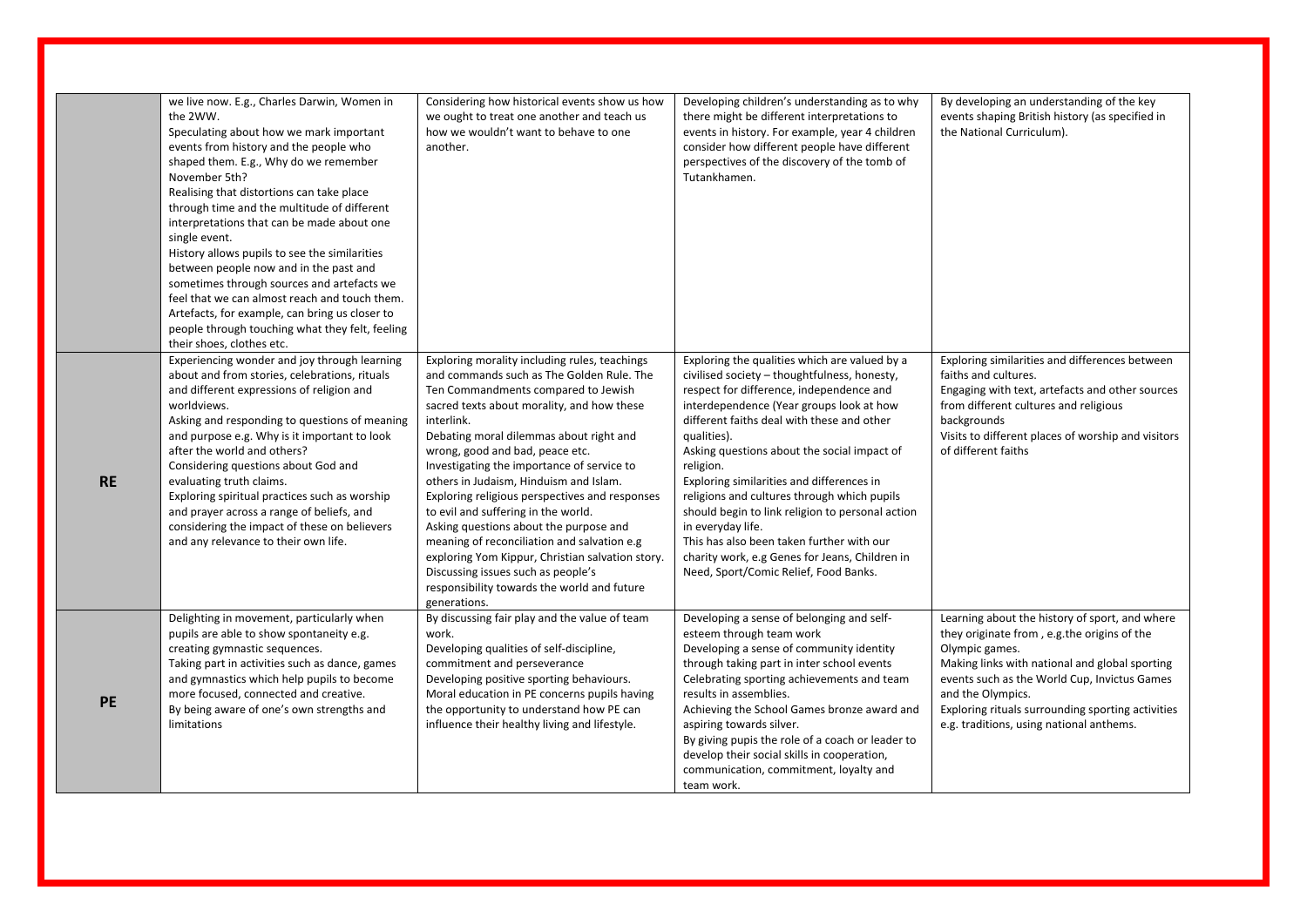| Geography         | Finding out about people in other parts of the<br>world and the way they live, then finding<br>similarities and differences between us.<br>Developing an interest in our local area and<br>how it can be improved.<br>Inspiring awe and wonder at the natural world.<br>Opportunities are given for reflection on the<br>way we take care of our environment.                                                                                                                     | Considering how people treat the<br>environment; posing questions such as, 'How<br>are we changing our surroundings – are some<br>things for the better and others for the worse?<br>Who benefits and who suffers? What should be<br>our personal response to these? Who should<br>look after our environment?<br>Recognizing what is right and wrong and acting<br>upon this in our everyday lives.<br>Learning about extreme environments and<br>how animals, plants and people survive in<br>these parts of the world.<br>Debating Issues of justice and fairness in terms<br>of pupils' own experiences as well as using<br>geographical issues as contexts. | Learning about how Britain has been shaped by<br>different groups from other parts of Europe<br>and beyond.<br>Exploring sustainable living and how making<br>the right choices in terms of the type and<br>quantity of energy we use will have a knock on<br>effect for future generations                                                                                                                                                                | Celebrating the diversity in our school<br>community and making links with other areas<br>in the UK and other countries.<br>Exploring cultures that have had, and still have<br>an impact on the local area.                                                                                                                                                                                                                                                                                                                                                                                                                          |
|-------------------|-----------------------------------------------------------------------------------------------------------------------------------------------------------------------------------------------------------------------------------------------------------------------------------------------------------------------------------------------------------------------------------------------------------------------------------------------------------------------------------|------------------------------------------------------------------------------------------------------------------------------------------------------------------------------------------------------------------------------------------------------------------------------------------------------------------------------------------------------------------------------------------------------------------------------------------------------------------------------------------------------------------------------------------------------------------------------------------------------------------------------------------------------------------|------------------------------------------------------------------------------------------------------------------------------------------------------------------------------------------------------------------------------------------------------------------------------------------------------------------------------------------------------------------------------------------------------------------------------------------------------------|---------------------------------------------------------------------------------------------------------------------------------------------------------------------------------------------------------------------------------------------------------------------------------------------------------------------------------------------------------------------------------------------------------------------------------------------------------------------------------------------------------------------------------------------------------------------------------------------------------------------------------------|
| <b>Music</b>      | Allowing pupils to show their delight and<br>curiosity in creating their own sounds.<br>Making links between their learning in literacy<br>(or other curriculum area) with music being<br>played as background e.g., painting/drawing to<br>a piece of music, using music to create drama<br>pieces or creative writing. By considering how<br>music makes one feel and can 'move us' deeply<br>and responding in dance, art and writing.                                         | Exploring how music can convey human<br>emotions such as sadness, joy, anger<br>Appreciating the self-discipline required to<br>learn a musical instrument e.g. learning to play<br>the Ukulele.                                                                                                                                                                                                                                                                                                                                                                                                                                                                 | Exploring how an orchestra works together e.g.<br>performing together and following instructions<br>that combine the musical elements, singing as<br>part of a large group<br>Discussing what would happen if musicians in a<br>band/group didn't co-operate<br>Appreciating how music is used in different<br>ways in different settings e.g., for pleasure, for<br>worship, to help people relax<br>Singing and performing together as a whole<br>school | Giving all pupils an opportunity to learn a<br>musical instrument and to take part regularly in<br>singing, e.g., whole school singing, guitar and<br>keyboard lessons, learning to play the Ukulele.<br>The school employs a specialist to deliver high<br>quality opportunities.<br>Encouraging pupils to listen and respond to<br>traditions from around the world. E.g., listen<br>with concentration and understanding to a<br>range of high-quality live and recorded music<br>e.g., Tudor music, Greek music.<br>Appreciating musical expression from different<br>times and place.<br>Learning to respect diversity in music. |
| <b>Computing</b>  | Exploring how ideas in computing have<br>inspired them and others.<br>Reflecting on those situations where<br>computers perform better than people whilst<br>understanding the limitations of technology.<br>Using the internet as a gateway to big life<br>issues<br>Providing opportunities for children to explore<br>their creativity and imagination when<br>developing digital products.<br>Promoting self-esteem through opportunities<br>to present their work to others. | Exploring the moral issues surrounding the use<br>of data, trust, copyright and plagiarism.<br>Creating an awareness of; encouraging respect<br>for and developing a tolerance of other<br>people's views and opinions.<br>Considering the benefits and potential dangers<br>of the internet $-$ eg learning about campaigns<br>for charities and injustice as a force for good.<br>Discussing the moral implications of cyber<br>bullying and the consequences of different<br>courses of actions in response to online<br>scenarios                                                                                                                            | Highlighting ways to stay safe when using on<br>line services and social media<br>Promoting good etiquette habits when using<br>digital technologies and social media.<br>Discussing the impact of ICT on the ways<br>people communicate and helping pupils<br>express themselves clearly.<br>Encouraging collaborative learning through<br>paired activities.<br>Developing an appreciation for human<br>achievement.                                     | Teaching children how to be sensible and<br>responsible users of technology.<br>Developing a sense of awe and wonder at<br>human ingenuity.<br>Empowering pupils to apply their computing<br>skills and knowledge to the wider curriculum.<br>Developing an awareness of their audience<br>when communicating in a digital environment.                                                                                                                                                                                                                                                                                               |
| <b>Assemblies</b> | Reflection on their own beliefs and values, and<br>those of others                                                                                                                                                                                                                                                                                                                                                                                                                | Influence of values on behaviour<br>Respect, Tolerance, Kindness                                                                                                                                                                                                                                                                                                                                                                                                                                                                                                                                                                                                 | Celebrating together                                                                                                                                                                                                                                                                                                                                                                                                                                       | Celebration of own and others' religious and<br>cultural traditions                                                                                                                                                                                                                                                                                                                                                                                                                                                                                                                                                                   |
| Languages         | MFL lessons are designed as very effective<br>tools for impressing upon pupils the reality of<br>the existence of a much bigger world around<br>them to ponder over and to discover. This                                                                                                                                                                                                                                                                                         | Many modules and topics in MFL require pupils<br>to convey in speaking their own position<br>regarding moral issues that arise in discussions<br>around such topics as relationships with                                                                                                                                                                                                                                                                                                                                                                                                                                                                        | Language learning helps to re-discover and<br>develop skills which are really vital for day to<br>day communication. The study of languages<br>not only provides pupils with knowledge, but                                                                                                                                                                                                                                                                | It broadens their cultural base and breeds a<br>new sense of belongingness, which makes<br>pupils feel as part of a new community.                                                                                                                                                                                                                                                                                                                                                                                                                                                                                                    |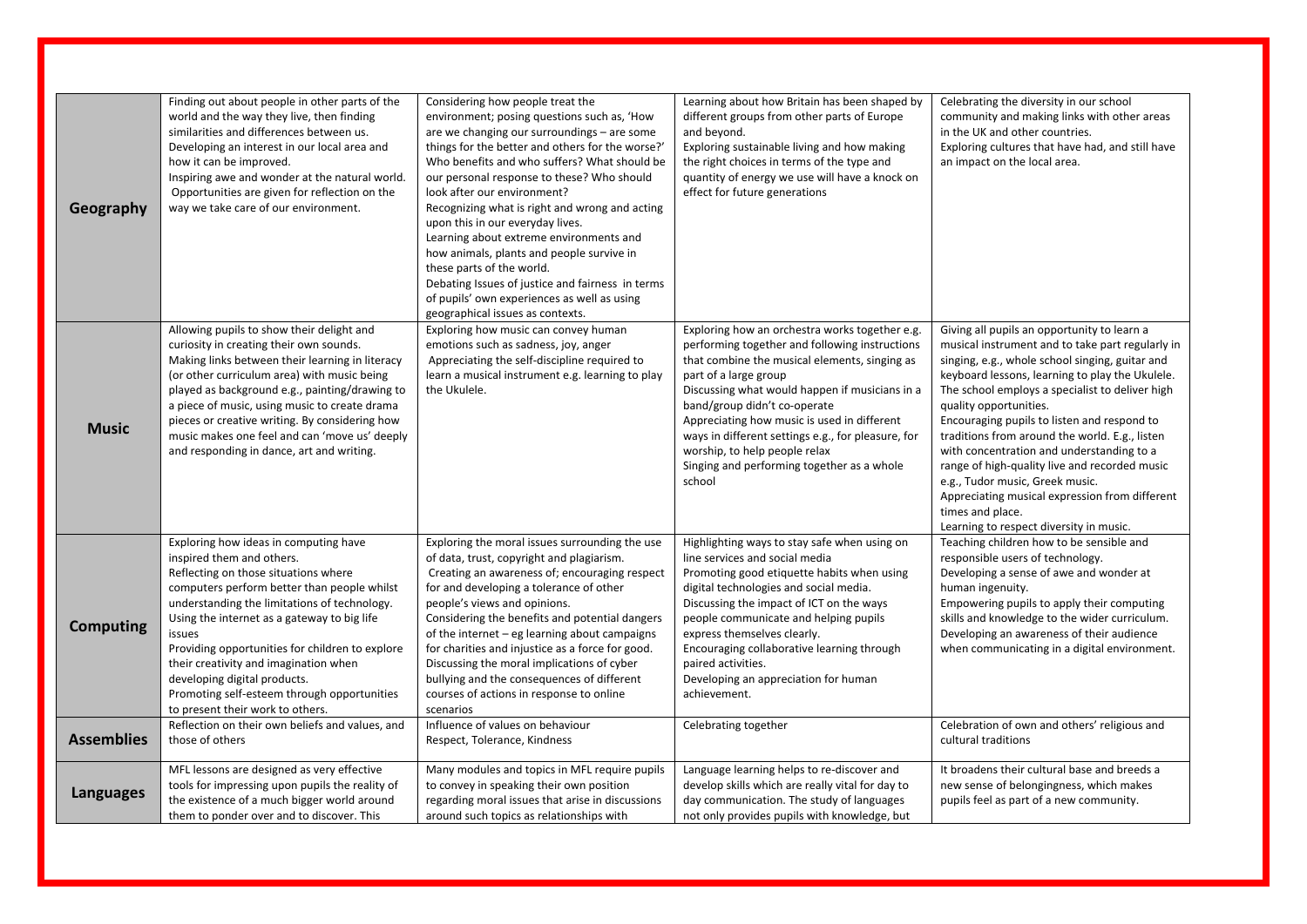| realisation impacts on and expands their range<br>of thinking. Progress in speaking activities in<br>MFL trains pupils to stand out from the crowd<br>and challenges the way that they perceive their<br>own individual identity. Activities like role | friends, responsibility towards the<br>environment, pollution, etc. | also broadens their abilities through the<br>important oral and written communication<br>skills. For these reasons, teaching and learning<br>in languages rely heavily on collaborative<br>approaches evidenced in pair and group work |  |
|--------------------------------------------------------------------------------------------------------------------------------------------------------------------------------------------------------------------------------------------------------|---------------------------------------------------------------------|----------------------------------------------------------------------------------------------------------------------------------------------------------------------------------------------------------------------------------------|--|
| plays, reading and listening to authentic<br>materials are known to create a longing in<br>pupils to experience the realities of life.                                                                                                                 |                                                                     | activities.                                                                                                                                                                                                                            |  |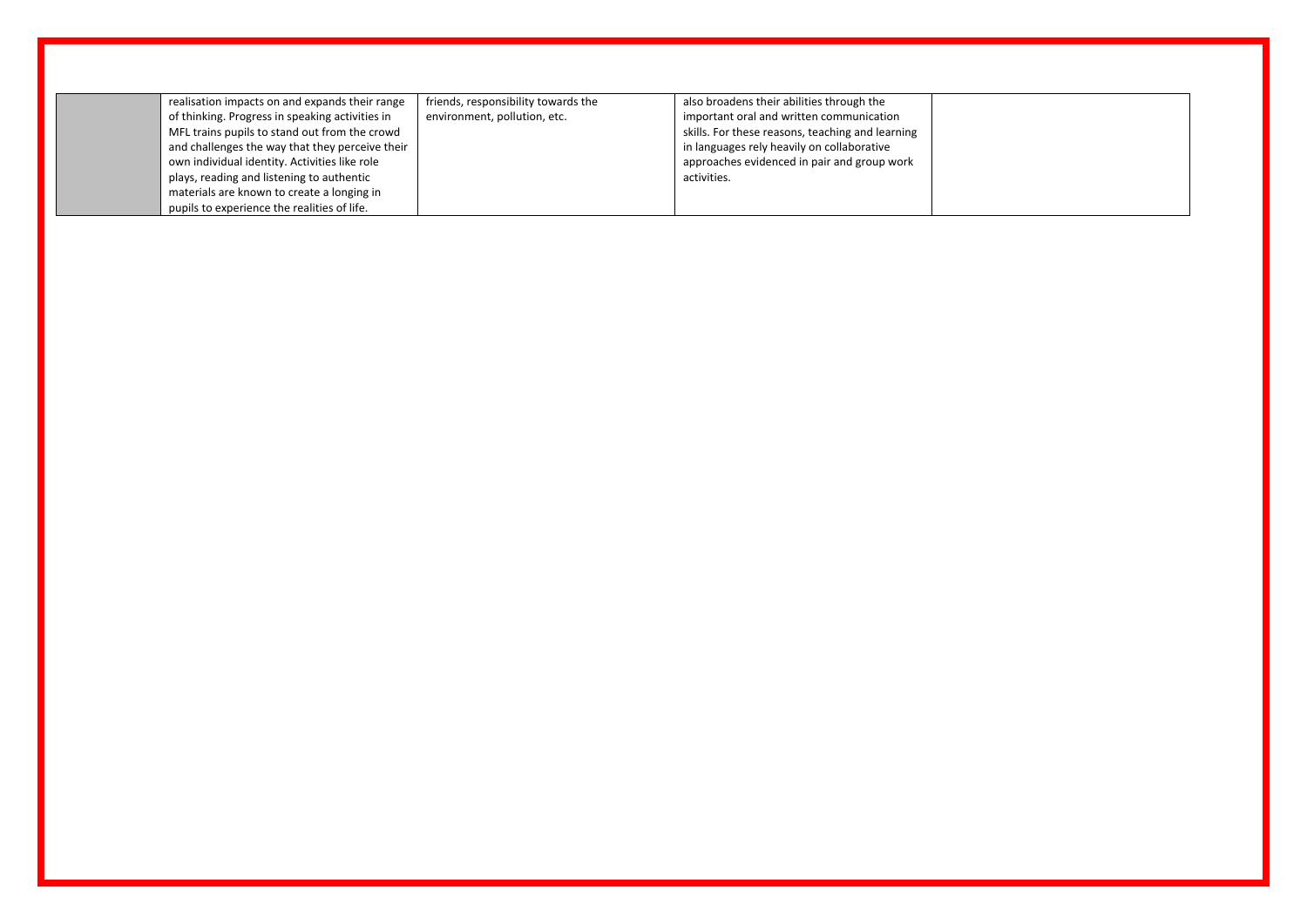# **Appendix B SMSC Matrix Whole School**

| <b>Categories</b>                                                                                                                                                                                                                                                                                                                                                                                                                                                                                                                                                                                                                             | What we do                                                                                                                                                                                                                                                                                                                                                                                                                |
|-----------------------------------------------------------------------------------------------------------------------------------------------------------------------------------------------------------------------------------------------------------------------------------------------------------------------------------------------------------------------------------------------------------------------------------------------------------------------------------------------------------------------------------------------------------------------------------------------------------------------------------------------|---------------------------------------------------------------------------------------------------------------------------------------------------------------------------------------------------------------------------------------------------------------------------------------------------------------------------------------------------------------------------------------------------------------------------|
| The spiritual development of pupils is shown by their:<br>ability to be reflective about their own beliefs (religious or otherwise) and<br>$\bullet$                                                                                                                                                                                                                                                                                                                                                                                                                                                                                          |                                                                                                                                                                                                                                                                                                                                                                                                                           |
| perspective on life<br>knowledge of, and respect for, different people's faiths, feelings and values<br>٠<br>sense of enjoyment and fascination in learning about themselves, others and the<br>٠<br>world around them<br>use of imagination and creativity in their learning<br>٠<br>willingness to reflect on their experiences                                                                                                                                                                                                                                                                                                             | <b>RE Curriculum</b><br>PSHE Curriculum (British Values are embedded)<br>Weekly British Values Assemblies (SFR)<br>$\bullet$<br>Visits to religious places of worship<br>$\bullet$<br>Visiting speakers from different religions (e.g. Hinduism)<br>$\bullet$<br>School Vision and values (respect, kindness, honesty)<br>Harvest Assembly - Contribute back to the food bank<br>Religious celebrations e.g. Diwali, Holi |
| The moral development of pupils is shown by their:                                                                                                                                                                                                                                                                                                                                                                                                                                                                                                                                                                                            |                                                                                                                                                                                                                                                                                                                                                                                                                           |
| ability to recognise the difference between right and wrong and to readily apply<br>$\bullet$<br>this understanding in their own lives, recognise legal boundaries and, in so<br>doing, respect the civil and criminal law of England<br>understanding of the consequences of their behaviour and actions<br>$\bullet$<br>interest in investigating and offering reasoned views about moral and ethical<br>$\bullet$<br>issues and ability to understand and appreciate the viewpoints of others on<br>these issues.                                                                                                                          | <b>PSHE Curriculum</b><br>E-Safety Curriculum<br>Behaviour Policy/Anti-bullying policy<br>Some curriculum e.g.<br>Fundraising for good causes e.g. Comic Relief, Children in Need                                                                                                                                                                                                                                         |
| The social development of pupils is shown by their:                                                                                                                                                                                                                                                                                                                                                                                                                                                                                                                                                                                           |                                                                                                                                                                                                                                                                                                                                                                                                                           |
| use of a range of social skills in different contexts, for example working and<br>$\bullet$<br>socialising with other pupils, including those from different religious, ethnic and<br>socio-economic backgrounds<br>willingness to participate in a variety of communities and social settings,<br>$\bullet$<br>including by volunteering, cooperating well with others and being able to<br>resolve conflicts effectively<br>acceptance and engagement with the fundamental British values of democracy,<br>$\bullet$<br>the rule of law, individual liberty and mutual respect and tolerance of those with<br>different faiths and beliefs; | <b>PSHE Curriculum</b><br>SRE Curriculum (embedded within PSHE)<br><b>RE Curriculum</b><br>$\bullet$<br>E-Safety Curriculum<br><b>School Council</b><br>Pupil voice (children's views and interests taken into account when planning)<br>Barnabee The Bee - core school values (assemblies/golden ticket awards)<br><b>Visitors</b><br>Teaching acceptance of any difference<br>Safer Internet Day                        |